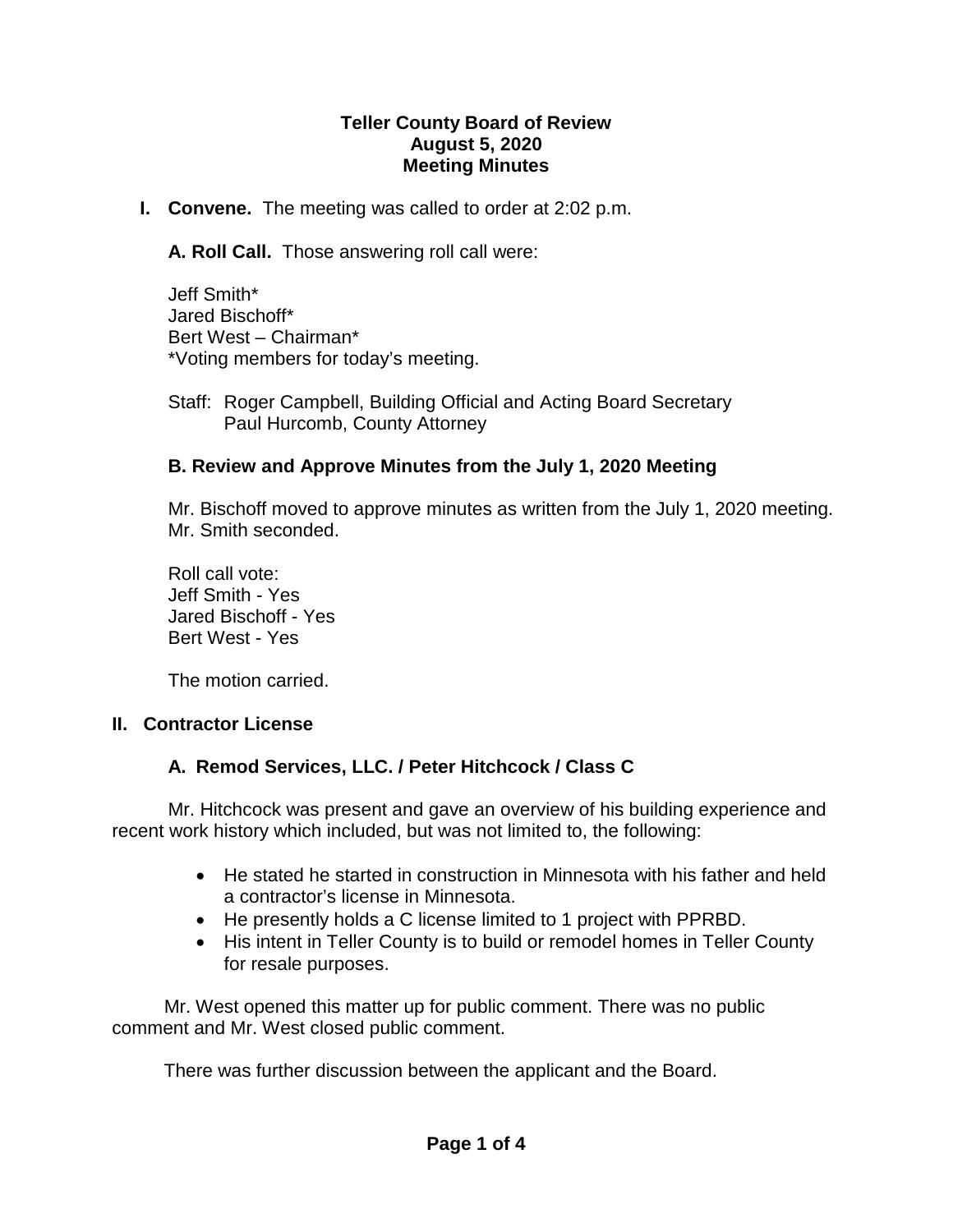Mr. Bischoff moved to grant Remod Services, LLC. with Peter Hitchcock as Examinee a Class C License. Mr. Smith seconded.

Roll call vote: Jeff Smith - Yes Jared Bischoff - Yes Bert West - Yes

The motion carried.

## **B. High Country Construction Services / Daniel Davis / Class B-1**

Mr. Davis was present and gave an overview of his building experience and recent work history which included, but was not limited to, the following:

- He stated he had been working in construction since he was 14 years old, mostly in framing and trim work.
- He worked on commercial remodels from 2000 to 2010.
- He is licensed as a B-1 contractor in Denver and with PPRBD.
- He intends to install decks and perform small remodel work in Teller County.

 Mr. West questioned Mr. Davis about his request for a B-1 license based on his intention to install decks and minor remodeling work. Mr. Davis explained that he requested a B-1 license because that was what he holds in other jurisdictions.

 Mr. Campbell explained that as the Building Official he could not support the B-1 License because Mr. Davis did not submit the required reference letters dated within the prior 3 years.

 Mr. Davis submitted a new letter to Mr. Campbell at that time. Mr. Campbell stated that the letter submitted met the requirements for a C License.

 In further questioning by the Board regarding the newly submitted letter, Mr. Davis disclosed that he has been working for Robinson Construction, LLC as a framing subcontractor without a license in Teller County.

 Mr. West opened this matter up for public comment. There was no public comment and Mr. West closed public comment.

There was further discussion between the applicant and the Board about the difference between a B-1 license and a D license.

 Mr. Davis voluntarily elected to withdraw his application for a B-1 License and will request D licenses for framing and concrete which are administratively reviewed and handled by CDSD and do not have to be approved by the Board of Review.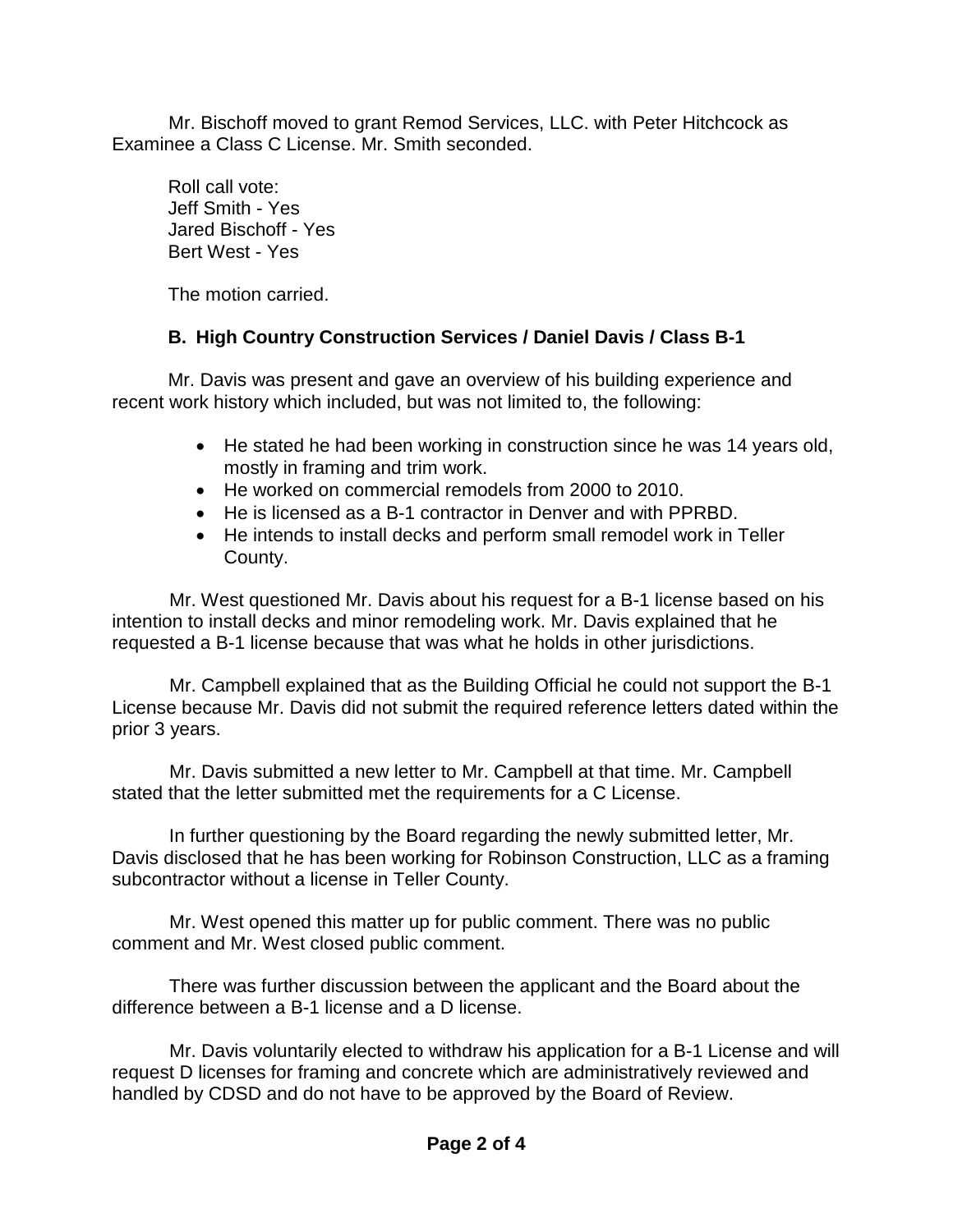Based on Mr. Davis's decision to withdraw his application for a B-1 license, no action by the Board was required.

## **C. J & B Construction / Brandon Falk / Class B**

Mr. West moved Item C. to the end of the meeting because Mr. Faulk was not present.

## **D. Matukat Construction, LLC / Spencer Allen / Class C**

Mr. Spencer Allen was present and gave an overview of his building experience and recent work history which included, but was not limited to, the following:

- He started in construction performing small repairs.
- He worked for Saul Construction out of Denver managing projects for 1- 1/2 years.
- He and his business partner Benjamin Harrison started Matukat Construction, LLC in March of 2020.
- His primary ground up experience is with residential additions.
- He holds a C License with PPRBD.
- His intent is to perform licensed work in Teller County.

Mr. West opened this matter up for public comment. There was no public comment and Mr. West closed public comment.

There was further discussion between the applicant and the Board about the differences between Class C and C-1 licenses and the possibility of a Class C license limited to 1 project.

Mr. Bischoff moved to grant Matukat Construction, LLC with Spencer Allen as Examinee a Class C license limited to 1 project. Mr. West seconded.

Roll call vote: Jeff Smith - Yes Jared Bischoff - Yes Bert West - Yes

The motion carried.

## **C. J & B Construction / Brandon Falk / Class B**

Mr. West stated that because Brandon Faulk was not present, Item C. would be moved to the September 2, 2020 meeting.